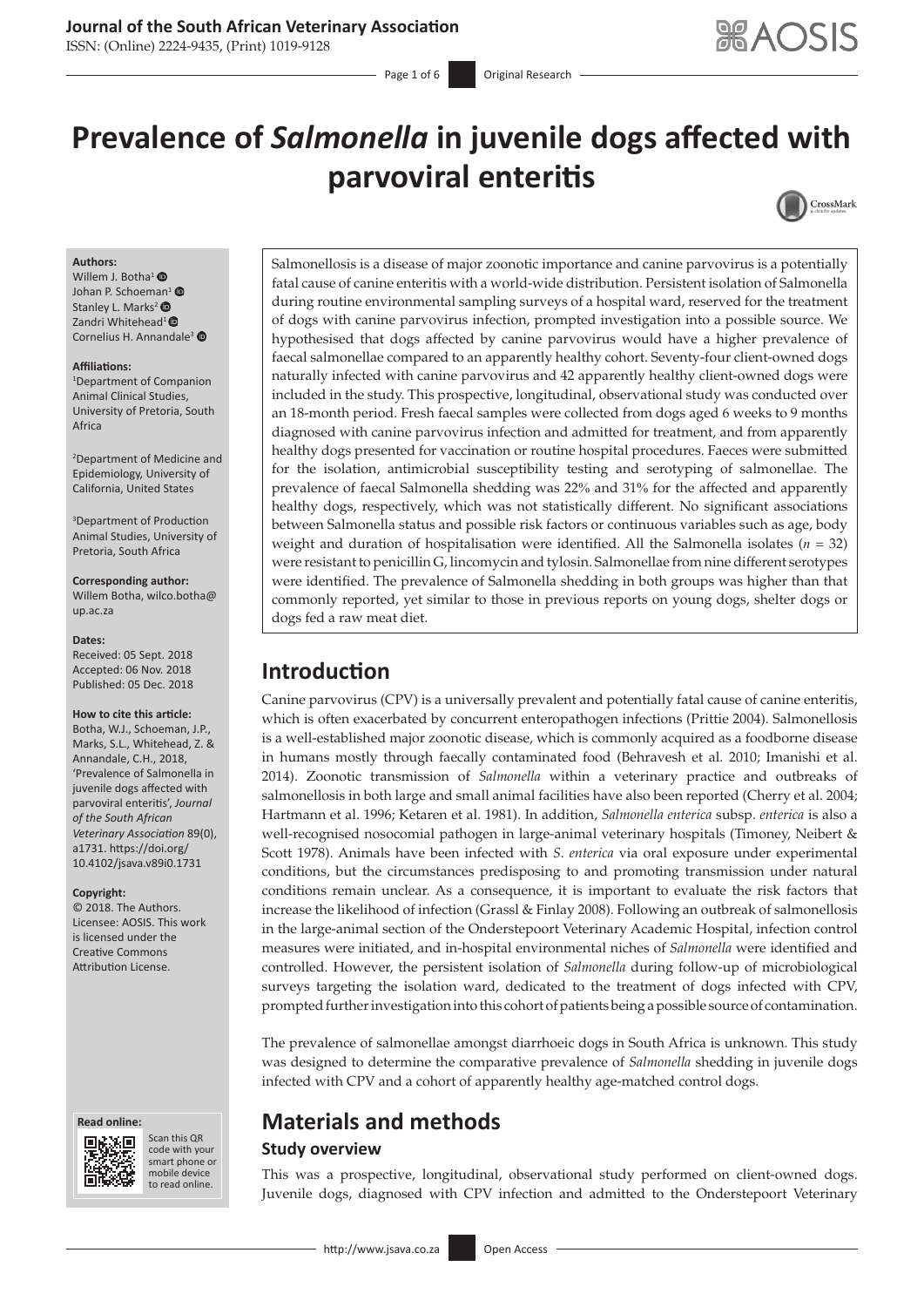Academic Hospital for treatment, were sampled as an affected cohort. Clinically healthy dogs within a matching age-range, presented for routine hospital visits, were sampled as an apparently healthy cohort.

The study was conducted over the course of 18 months from October 2015 to March 2017. Dogs were only entered into the study with informed consent from their owners.

### **Animal information**

Sample size calculations performed at an approximate prevalence of *Salmonella* shedding in diarrhoeic dogs of 5% (Marks et al. 2011) with a precision level of 5% and 95% confidence interval suggested that a minimum number of 73 dogs with CPV infection should be collected. As a lower prevalence was expected in apparently healthy dogs, it was aimed to collect approximately one healthy dog for every two CPV-affected dogs.

Dogs were included in the affected cohort if they were (1) aged between 6 weeks and 9 months, (2) diagnosed with CPV infection using a commercial quick enzymelinked immunosorbent assay (IDEXX CPV SNAP, IDEXX Laboratories, Westbrook, ME, United States [US]) which was confirmed by electron microscopic identification of the virus in faeces, with supporting clinical signs such as inappetence, vomiting and diarrhoea, and (3) were admitted for treatment to the isolation ward.

Dogs were included in the apparently healthy cohort when they presented for (1) vaccinations, blood donor screening, ovariohysterectomy and orchiectomy, (2) were aged between 6 weeks and 9 months of age and (3) were deemed clinically healthy based on anamnesis and full clinical examination.

Dogs were excluded from the study, in either cohort, if they had received antibiotic therapy at any stage throughout their lives prior to presentation. In addition, dogs from the apparently healthy cohort were excluded from the study if they had any history suggestive of previous or current illness, or if CPV was detected on electron microscopy of faeces.

### **Sampling**

On presentation, data were collected regarding several historical and clinical variables, that is, the dietary history of the dog, current or recent  $(< 1$  month) antibiotic use by any humans or animals within the household shared by the dog and previous visits of the animal to either a veterinary or human hospital. The diet was recorded as being homecooked, commercial (store-bought), premium (veterinary retail only) or mixed. The remainder of the questions was only answered as 'yes' or 'no'.

Fresh faecal specimens from both cohorts were collected on admission by using either a sterile 1 mL syringe or a gloved finger inserted into the rectum. The faecal specimens were submitted to the Bacteriology Laboratory, Department of Veterinary Tropical Diseases and Electron Microscopy Unit, Department of Anatomy and Physiology, Faculty of Veterinary Science, University of Pretoria, in capped 1 millilitre (mL) syringes (diarrhoeic specimens) or Eppendorf tubes (formed stool). Canine parvovirus shedding from the infected cohort (CPV ELISA SNAP positive dogs) was confirmed via negative-staining transmission electron microscopy (Philips CM 10 transmission electron microscope, Philips Electron Optical Division, Eindhoven, The Netherlands). Faecal specimens from the apparently healthy cohort were submitted for negative-staining transmission electron microscopy to exclude faecal shedding of CPV. Canine parvovirus ELISA SNAP tests were not performed on this cohort.

### **Culture of Salmonella enterica subsp. enterica**

Faeces were submitted for the selective isolation of *Salmonella* using a previously reported technique (Lyle et al. 2015). The recovered isolates were stored at -70 °C in brain–heart infusion broth, pending serotyping using typing antisera at a reference laboratory (General Bacteriology Laboratory, Agricultural Research Council, Onderstepoort Veterinary Institute, Onderstepoort, South Africa).

The submitted faecal specimens were incubated in an enrichment broth of buffered peptone water at 37 °C for 24 hours. The specimens were then vortexed, and 1 mL incubated in a selective tetrathionate broth with brilliant green (TBG) for a further 24 h at 43 °C. An aliquot (0.1 mL) of vortexed TBG was then transferred to 10 mL of Rappaport-Vassiliadis broth (RV) and incubated for 24 h at 43 °C after which a vortexed sample was plated onto xylose-lysine-tergitol (XLT4) agar. After overnight incubation at 43 °C, suspect colonies (pink colonies with or without black centres) were plated onto Columbia blood agar plates and incubated for 24 h at 37 °C. *Salmonella enterica* isolation was confirmed by biochemical testing using a commercial kit (API10S, BioMirieux, Marcy I'Etoile, Rhône-Alpes, France).

Antimicrobial susceptibility testing was performed using the Kirby-Bauer disc diffusion method (Bauer et al. 1966). Antimicrobial agents used in susceptibility testing included a standardised panel of amikacin, amoxicillin/ ampicillin, doxycycline/oxytetracycline, enrofloxacin, gentamicin, penicillin G, trimethoprim/sulphamethoxazole, chloramphenicol, cephalexin/cephalothin, kanamycin, lincomycin, lincospectin, orbifloxacin, amoxicillin clavulanic acid, tylosin and polymyxin B.

Dogs from the infected cohort were treated according to a standard protocol, with adjustments as dictated by the clinical condition. In addition, data regarding the length of hospitalisation and outcome were collected and recorded. Where possible, fresh rectal faecal specimens were collected again at discharge from affected dogs. These faecal samples were also submitted for *Salmonella* isolation.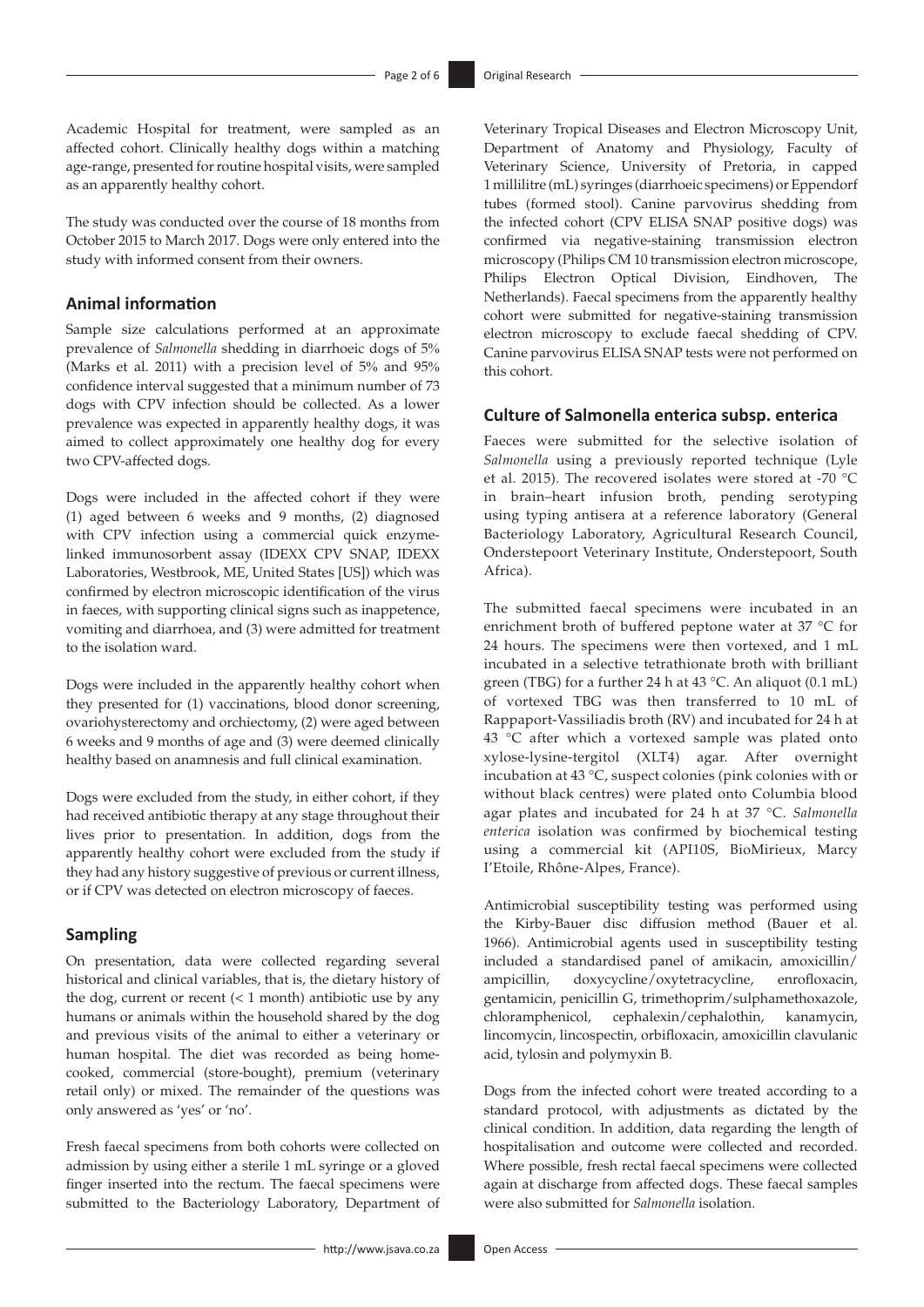### **Statistical analysis**

Results were entered into an Excel(Microsoft Excel, Microsoft Corporation, Redmond, WA, US) spreadsheet. Continuous data were assessed for normality using Shapiro-Wilk testing and descriptive statistics was calculated using a statistical software package (IBM SPSS Statistics Version 24, Chicago, IL, US). The Chi-Square or Fisher's exact tests were performed to test for significance between proportions as required by the specific data sets. A 5% level of significance was considered statistically significant for all comparisons.

### **Ethical considerations**

The study was approved by the animal ethics committee of the University of Pretoria (V091-15).

# **Results**

The study comprised 74 CPV-infected dogs and 42 apparently healthy dogs. The prevalence of *Salmonella* shedding was 22% (16/74) and 31% (13/42) in infected and apparently healthy dogs, respectively, and the difference was not significant  $(P = 0.26)$ .

The infected cohort comprised 45% (33/74) female and 55% (41/74) male dogs and the apparently healthy cohort comprised 62% (26/42) female and 38% (16/42) male dogs. There was no significant difference in sex ratio between the groups  $(P = 0.07)$ , nor was there any association between sex and the isolation of *S. enterica* (*P* = 0.623). The median age of both the infected and apparently healthy cohorts was 3 months (range = 6 weeks to 8 months). The median body weight for the infected and apparently healthy cohorts was 5.9 kg (range =  $0.8 \text{ kg} - 30.8 \text{ kg}$ ) and  $6.3 \text{ kg}$  (range =  $1.9 \text{ kg} -$ 22.0 kg), respectively. Neither age  $(P = 0.241)$  nor body weight  $(P = 0.223)$  were significantly associated with the isolation of *S. enterica*. Both cohorts comprised various breeds with the most common being mixed breed (19%, 14/74), American Pitbull terriers (15%, 11/74) and Boerboels (14%, 10/74). The rest of the breeds included six Jack Russell terriers, five Dachshunds, four Belgian Malinois Shepherds, four Staffordshire Bullterriers, three Rottweilers, three Yorkshire terriers, two Labrador Retrievers, and one each of the following breeds: Maltese terrier, Miniature Pinschers, Border Collie, German Shepherd, Golden Retriever, Pekingese, Pomeranian, Pug, Rhodesian Ridgeback, Scottish terrier and Siberian Husky.

Of the CPV-infected cohort, 3% (2/74) of dogs were fed home-cooked diets, 68% (50/74) commercial diets, 1% (1/74) premium diets and 28% (21/74) mixed diets. None of the dogs in the apparently healthy cohort were fed a homecooked diet, and 45% (19/42) were fed commercial, storebought diets, 33% (14/42) premium, veterinary-specific diets and 22% (9/42) mixed diets. Eleven per cent (8/74) of owners in the CPV-infected cohort indicated that antibiotics were being used at home at the time of presentation with none reporting antibiotic use in the apparently healthy cohort. Fifty-nine per cent (44/74) of the CPV-infected cohort and 22% of the apparently healthy cohort reported prior visits to a veterinary practice. The nature of these visits was not recorded for every individual. Of the 74 CPV-infected dogs, 3% (2/74) had three vaccinations, 16% (12/74) had two vaccinations, 35% (26/74) had a single vaccination and 46% (34/74) had never been vaccinated. There was no significant association between the type of diet fed (*P* = 0.335), antibiotic use in the home environment  $(P = 0.483)$ , previous hospital visits ( $P = 0.678$ ) or previous vaccinations ( $P = 0.177$ ) and the isolation of *S. enterica*.

Thirty-eight per cent (28/74) of the CPV-infected cohort had a follow-up faecal specimen collected at discharge and *S. enterica* was isolated from 7% of dogs (2/28). One dog was positive for the isolation of *S. enterica* on both the admission and discharge specimen, and the second dog was positive on the discharge specimen only. In addition, three dogs that were positive for *S. enterica* at admission were negative at discharge.

The mortality rate (18%; 13/74) in the CPV-infected cohort was similar to that previously reported in the literature in general and from the same institution, in particular (Goddard et al. 2008; Schoeman, Goddard & Leisewitz 2013; Schoeman & Herrtage 2008). Five dogs were euthanised owing to poor prognosis and eight dogs died naturally. The median hospitalisation duration was 5 days (range = 2–11). No significant association between isolation of *S. enterica* and length of hospitalisation ( $P = 0.72$ ) or survival ( $P = 0.328$ ) was identified in the CPV-infected cohort.

All *S. enterica* subsp. *enterica* isolates (*n* = 32) were resistant to penicillin G, lincomycin and tylosin. Nine of the isolates were resistant to lincospectin and 21 showed intermediate (*n* = 20) or complete resistance (*n* = 1) to doxycycline/oxytetracycline. All the isolates were sensitive to amikacin, amoxicillin/ampicillin, enrofloxacin, gentamicin, trimethoprim sulphamethoxazole, chloramphenicol, cephalexin/cephalothin, orbifloxacin, amoxicillin clavulanic acid and polymixin B.

Four serotypes were identified amongst the 32 isolates of *S.enterica*. The serotype of 16 isolates could not be determined by the reference laboratory and seven could only be partially serotyped. The serotyping results are listed in Table 1.

**TABLE 1:** Serotypes of *Salmonella* spp. recovered from 32 faecal isolates of juvenile dogs co-infected with canine parvovirus and an apparently healthy cohort of age-matched controls.

| Serotype                        | Number of isolates |
|---------------------------------|--------------------|
| S. Heidelberg 4,5:r:1,2         | $\overline{4}$     |
| Salm II 18:z10:z6               | 4                  |
| S. Chile 6,7:z:1,5              | 2                  |
| S. Cotia 18:-: 1,6              | 2                  |
| S. Braenderup 6,7,14:e,h:e,n,z1 | $\mathbf{1}$       |
| Salm II 4,5:z:1,5               | 1                  |
| Salm II 16:z:e,n,x              | $\mathbf{1}$       |
| Salm II 30:b:z6                 | 1                  |
| Salm Poly OMD                   | 16                 |

Note: *Salmonella* spp. serotypes as identified by a reference laboratory using commercial antisera. Salm Poly OMD isolates could not be completely serotyped and Salm II isolates were only partially identified.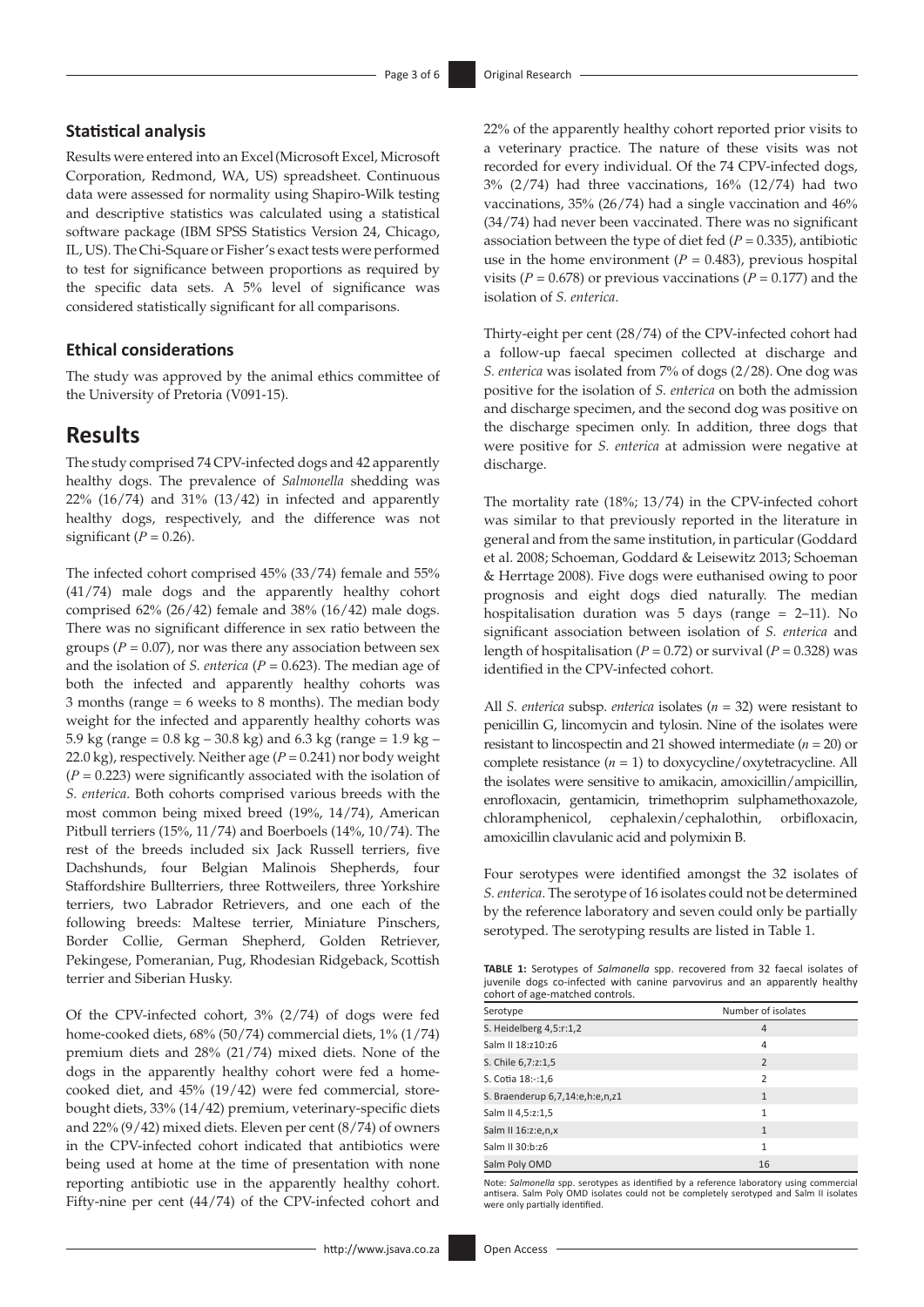# **Discussion**

This study is the first to report the prevalence of *Salmonella* shedding in a cohort of CPV-infected dogs, and it identified a prevalence of *S. enterica* of 22% in CPV-infected dogs and 31% in apparently healthy dogs. The comparative prevalence of *S. enterica* shedding was not statistically different between the dogs with parvoviral enteritis and an age-matched clinically healthy cohort.

The reported prevalence of *S. enterica* in diarrhoeic dogs is extremely variable, ranging between 0% and 76% (Khan 1970; Seepersadsingh, Adesiyun & Seebaransingh 2004; Stone et al. 1993). However, most non-diarrhoeic dogs ingesting processed commercial diets have a prevalence of *S. enterica* below 4.4% (Adesiyun, Campbell & Kaminjolo 1997; Seepersadsingh et al. 2004; Shimi, Keyhani & Bolurchi 1976; Timbs et al. 1975). Higher prevalences have been reported in dogs housed in a shelter, stray populations, working dogs used at an abattoir or on farms, hunting dogs and dogs ingesting raw meat diets (Frost et al. 1969; Khan 1970; Shimi et al*.* 1976; Stucker et al. 1952). One study reported a prevalence of 25% in dogs younger than 6 months of age compared to a prevalence of 5.2% in older dogs (Förster, Holland & Tesfamariam 1974). The prevalence of *S. enterica* shedding identified in this study supports the notion that juvenile dogs have a higher prevalence of *S. enterica* but failed to identify or sanction any of the previously reported risk factors. Murine studies have shown a 100 000-fold decrease in the 50% implantation dose for *Salmonella* colonisation following the disruption of the intestinal microbiota by streptomycin treatment (Que & Hentges 1985). This would suggest that all juvenile animals may have a greater susceptibility to *Salmonella* colonisation associated with the lack of a well-established intestinal microbiota (Carter & Quin 2000). Nonetheless, CPV-infected dogs are likely to suffer from a greater degree of dysbiosis compared to healthy individuals, arguing against dysbiosis as a major reason for the higher prevalence of faecal *Salmonella* in juvenile animals, when compared to adult animals.

The reported risk factors for the isolation of *Salmonella* include contact with livestock, multiple-dog households, administration of antibiotics, hospitalisation and the feeding of raw diets or treats including raw meat and eggs (Leonard et al. 2011; Reimscheussel et al. 2017; Uhaa et al. 1988). The transmission of *Salmonella* is thought to occur most frequently via the faecal-oral route (Tanaka, Katsube & Imaizumi 1976). Interestingly, in our study, most dogs were fed solely commercial or premium pelleted diets and only 28% and 22% of dogs in the CPV-infected and apparently healthy cohorts, respectively, were fed chicken, pet mince or table scraps in addition to their staple diet. One dog was fed a diet of raw meat only and *Salmonella* was not isolated from this dog. Natural treats and chews have been implicated as a possible source of exposure to both pets and owners (Finley et al. 2006). Unfortunately, the use of these products in our population was not assessed but may serve as an additional source owing to their frequency of use in puppies. Juvenile

dogs may further have increased exposure via coprophagia, contact with wildlife species and ingestion of carrion, considering their inquisitive nature.

The persistent isolation of *Salmonella* during targeted environmental surveillance of the isolation ward suggested that the population of dogs housed in this environment may be a persistent source of environmental contamination. Contamination of this area was thought to act as a nidus of infection and consequent spread to other parts of the hospital. Moreover, salmonellosis is considered an important nosocomial disease in large-animal veterinary hospitals (Lyle et al. 2015). In this study, *S.* Heidelberg was the only serotype recovered from the environment in the large-animal section within the same facility (Lyle et al. 2015). This finding may suggest that there was no significant cross contamination between the two sections of the hospital. However, the relatively high prevalence of *Salmonella* shedding in juvenile dogs may raise concern for possible contamination by this population of patients within the small animal hospital. Further studies are needed to determine the significance of this notion, especially considering that targeted environmental surveillance for *Salmonella* may not be as stringent as that in large-animal hospitals.

All *S. enterica* isolates in this study were resistant to at least three antibiotics and the prevalence of resistance amongst these isolates was higher than that previously reported for isolates from dogs (Seepersadsingh et al. 2004). All the isolates were resistant to tylosin, lincospectin and penicillin G. Resistance to tylosin is unsurprising considering their limited efficacy against gram-negative bacteria (Kim et al. 2014). Lincospectin is not commonly used in small animal practice; hence, resistance to these antibiotics is of little clinical significance. Despite the fact that all isolates were resistant to penicillin G, no resistance was reported to other beta-lactam antibiotics commonly used in practice. In conclusion, none of these antibiotics are routinely used in the empirical treatment of suspected salmonellosis and therefore these resistance patterns are unlikely to have therapeutic implications. In contrast, a few isolates did show intermediate resistance to doxycycline, which may need to be closely monitored in the future.

*Salmonella enterica* was identified from two dogs at discharge. One of these two dogs had *S. enterica* isolated at admission and discharge, whereas the second dog had *S*. *enterica* isolated at discharge only. Possible explanations for the negative isolation of *S. enterica* at admission and positive isolation at discharge include sampling or isolation error or colonisation during the hospitalisation. The expected relatively low sensitivity of single sample versus multiple sample culture for the detection of *Salmonella* shedding may also contribute to this finding. The use of antimicrobials in the treatment of CPV may aid in the colonisation of *S. enterica* by transiently disrupting the normal microbiota and weakening the colonisation resistance offered by these microbes. However, in both cases, with positive *S. enterica*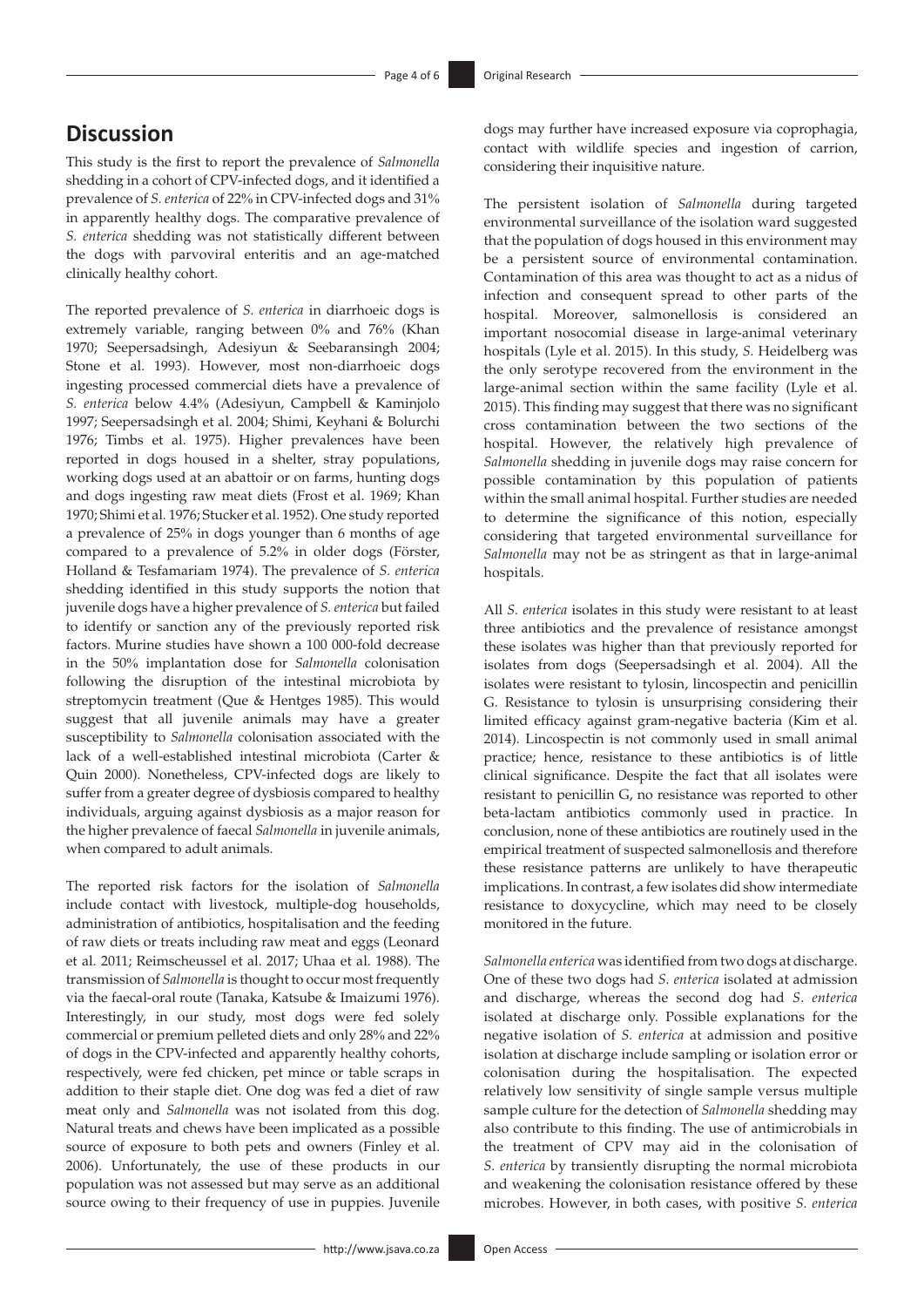isolated at discharge, antibiotic therapy was in effect unsuccessful in preventing colonisation or clearing the dog from *S. enterica*, despite sensitive susceptibility patterns being reported to the antibiotics routinely used in the treatment of CPV cases. However, this phenomenon was negated by the three dogs that were positive for isolation of *S. enterica* at admission and negative for isolation of *S. enterica* at discharge. Asymptomatic dogs have been reported to intermittently shed salmonellae for up to 6 weeks or longer post-exposure, or up to 2 weeks following ingestion of a single contaminated meal, which suggests that longitudinal studies following juvenile dogs over several weeks with multiple cultures may be needed to truly elucidate the epidemiology of salmonellae in this population (Finley et al. 2007).

There were several limitations to this study. Firstly, dogs diagnosed with mild CPV infection and treated on an outpatient basis were not included in this study. Therefore, the prevalence of *Salmonella* shedding identified in this study potentially only reflects the more severely affected dogs and not the whole population of juvenile dogs infected with CPV. In addition, the study of CPV-infected dogs that were hospitalised and treated introduced a potential population bias, as only dogs that were owned by people who were able to afford the costs of hospitalisation and treatment were included in the study. Secondly, the use of a single sample for the isolation of *Salmonella* on admission may have caused some positive animals to remain undetected, as sensitivity of *Salmonella* culture is poor and typically 3–5 negative cultures are required to confirm lack of shedding in clinical settings (Marks et al. 2011). Thirdly, PCR or ELISA may have been a better modality than electron microscopy to exclude CPV shedding in the apparently healthy cohort owing to a higher sensitivity of the former tests (Schmitz et al. 2009). However, lack of availability and relatively higher expense precluded its use in this study. Lastly, the relatively small number of dogs in which *S. enterica* was isolated might have led to a type 2 error, thereby retaining a false null hypothesis, when assessing the risk factors for the shedding of this bacterial enteropathogen. In addition, even though a logistic regression model of statistical analysis may have been more appropriate for the assessment of possible risk factors for the identification of *Salmonella*, this was not performed owing to the relatively few *Salmonella*-positive animals and also it was not the primary aim of this study.

# **Conclusion**

The prevalence of *Salmonella* shedding in dogs with CPV infection was not statistically different from that in a healthy cohort. However, the prevalence in both groups was considerably higher than that previously reported (0.0% – 3.6%) for non-diarrhoeic dogs, yet similar to that reported for young dogs, shelter dogs or dogs fed a raw diet (25% – 69%). To the authors' knowledge, this is the first report of the prevalence of *Salmonella* shedding in dogs diagnosed with canine parvoviral enteritis.

# **Acknowledgements**

The authors are thankful to the Bacteriology Laboratory, Electron Microscopy Unit and Clinical Pathology Laboratory of the Faculty of Veterinary Science for their assistance.

#### **Competing interests**

The authors declare that they have no financial or personal relationships which may have inappropriately influenced them in writing this paper.

### **Authors' contributions**

W.J.B., J.P.S., S.L.M., Z.W. and C.H.A. were involved in the design of the study and revision of the manuscript. Data were collected by W.J.B. and Z.W. W.J.B. analysed the data and wrote the manuscript.

#### **Funding information**

The authors gratefully acknowledge the financial support provided by the Health and Welfare Sector Education and Training Authority, Department of Higher Education and Training, South Africa. The funders had no role in the study design, data collection and analysis, decision to publish, or preparation of the manuscript.

# **References**

- Adesiyun, A., Campbell, M. & Kaminjolo, J., 1997, 'Prevalence of bacterial<br>enteropathogens in pet dogs in Trinidad', Journal of Veterinary Medicine Series B<br>44(1), 19–27.<https://doi.org/10.1111/j.1439-0450.1997.tb00946.x>
- Bauer, A., Kirby, W., Sherris, J.C. & Turck, M., 1966, 'Antibiotic susceptibility testing by a standardized single disk method', *American Journal of Clinical Pathology* 45(4), 493. [https://doi.org/10.1093/ajcp/45.4\\_ts.493](https://doi.org/10.1093/ajcp/45.4_ts.493)
- Behravesh, C.B., Ferraro, A., Deasy, M., Dato, V., Moll, M., Sandt, C. et al*.*, 2010, 'Human *Salmonella* infections linked to contaminated dry dog and cat food, 2006–2008', *Pediatrics* 126(3), 477–483. <https://doi.org/10.1542/peds.2009-3273>
- Carter, M.E. & Quin, P.J., 2000, '*Salmonella* infections in dogs and cats', in C. Wray & A. Wray (eds.), *Salmonella in domestic animals*, pp. 57–72; 231–244, CABI, Wallingford.
- Cherry, B., Burns, A., Johnson, G.S., Pfeifer, H., Dumas, N., Barrett, D. et al., 2004, 'Salmonella Typhimurium outbreak associated with veterinary clinic', Emerging Infectious Diseases Journal 10(12), 2249-2251. https://d [eid1012.040714](https://doi.org/10.3201/eid1012.040714)
- Finley, R., Reid-Smith, R., Weese, J.S. & Angulo, F.J., 2006, 'Human health implications of *Salmonella*-contaminated natural pet treats and raw pet food', *Clinical Infectious Diseases* 42(5), 686–691.<https://doi.org/10.1086/500211>
- Finley, R., Ribble, C., Aramini, J., Vandermeer, M., Popa, M., Litman, M. et al., 2007,<br>The risk of salmonellae shedding by dogs fed Salmonella-contaminated<br>commercial raw food diets', Canadian Veterinary Journal 48(1), 69
- Förster, D., Holland, U. & Tesfamariam, H., 1974, 'Occurrence of canine *Salmonella* infections', *Journal of Veterinary Medicine Series B* 21(1), 124.
- Frost, A., Eaton, N., Gilchrist, D. & Moo, D., 1969, 'The incidence of *Salmonella* infection in the dog', *Australian Veterinary Journal* 45(3), 109–110. [https://doi.](https://doi.org/10.1111/j.1751-0813.1969.tb01890.x) [org/10.1111/j.1751-0813.1969.tb01890.x](https://doi.org/10.1111/j.1751-0813.1969.tb01890.x)
- Goddard, A., Leisewitz, A.L., Christopher, M.M., Duncan, N.M. & Becker, P.J., 2008,<br>Prognostic usefulness of blood leukocyte changes in canine parvoviral enteritis',<br>//Journal of Veterinary Internal Medicine 22(2), 309–316 [j.1939-1676.2008.0073.x](https://doi.org/10.1111/j.1939-1676.2008.0073.x)
- Grassl, G.A. & Finlay, B.B., 2008, 'Pathogenesis of enteric *Salmonella* infections', *Current Opinion in Gastroenterology* 24(1), 22–26. [https://doi.org/10.1097/](https://doi.org/10.1097/MOG.0b013e3282f21388) [MOG.0b013e3282f21388](https://doi.org/10.1097/MOG.0b013e3282f21388)
- Hartmann, F.A., Callan, R.J., McGuirk, S.M. & West, S.E., 1996, 'Control of an outbreak of salmonellosis caused by drug-resistant *Salmonella anatum* in horses at a veterinary hospital and measures to prevent future infections', *Journal of the American Veterinary Medical Association* 209(3), 629–631.
- Imanishi, M., Rotstein, D.S., Reimscheussel, R., Schwensohn, C.A., Woody, D.H., Jr., Davis, S.W. et al*.*, 2014, 'Outbreak of *Salmonella enterica* serotype Infantis infection in humans linked to dry dog food in the United States and Canada, 2012', *Journal of the American Veterinary Medical Association* 244(5), 545–553. [https://](https://doi.org/10.2460/javma.244.5.545) [doi.org/10.2460/javma.244.5.545](https://doi.org/10.2460/javma.244.5.545)